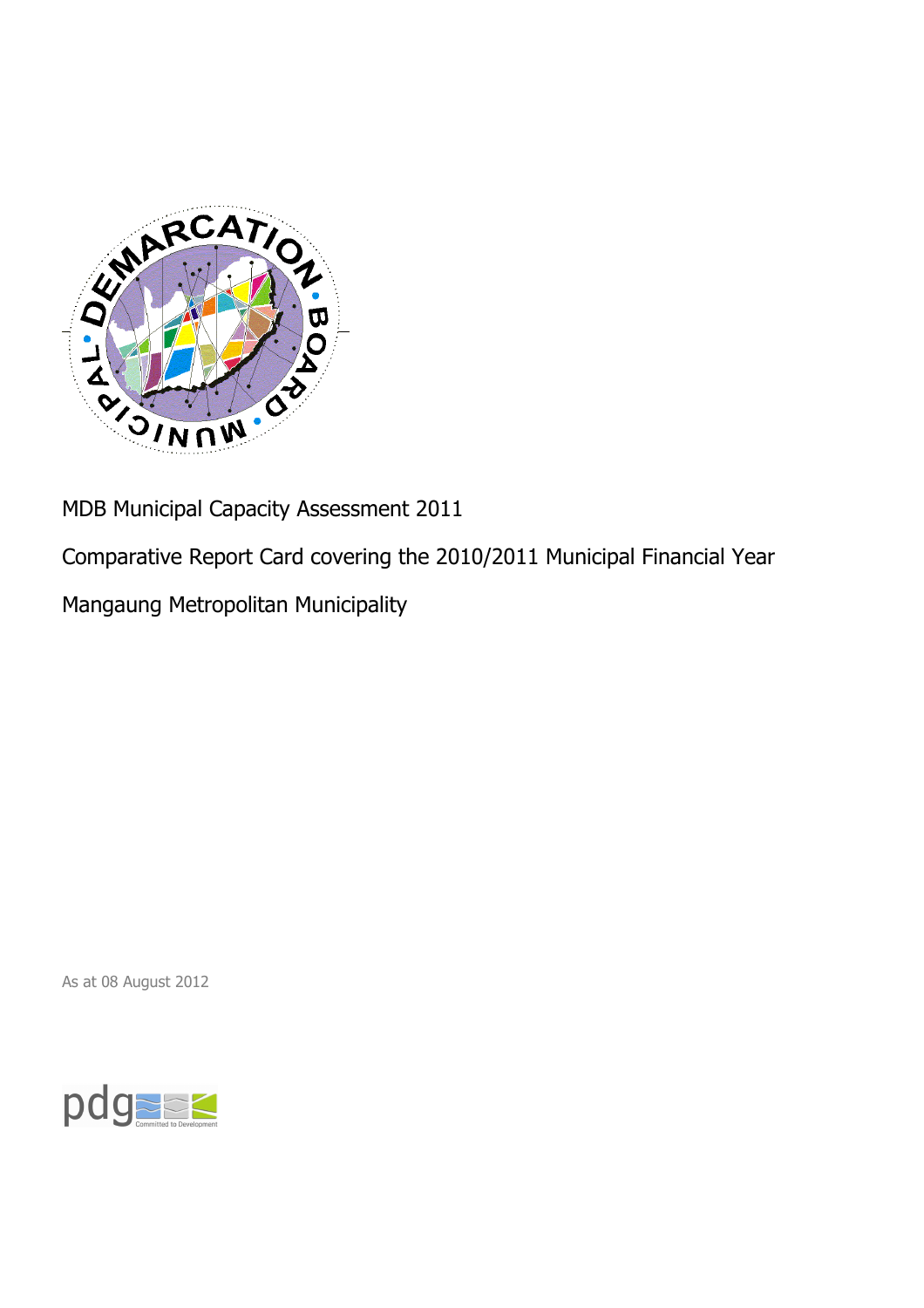## Section 1: General Information

| Name of Municipality:      | Mangaung Metropolitan Municipality |
|----------------------------|------------------------------------|
| MDB Code:                  | MAN                                |
| Name of Municipal Manager: | Sandile Msibi                      |
| Address:                   | PO Box 3704, BLOEMFONTEIN, 9300    |
| Telephone Number:          | $(051)$ 405 8101                   |
| Email Address:             | nthabiseng.matsoake@mangaung.co.za |
| Website Address:           | www.bloemfontein.co.za             |

## **Introduction**

The MDB's Municipal Capacity Assessments 2011 aims to collect and analyse capacity information from all municipalities in the country. A key output of the assessments is the development and distribution of a Comparative Report Card to each municipality. This document represents Mangaung Metropolitan Municipality's Comparative Report Card and provides useful analytical comparisons of capacity between Mangaung Metropolitan Municipality and the average across all municipalities in the same municipal category.

For the purposes of Capacity Assessments, municipalities are divided into the following 7 categories which are essentially sub-categories of the A, B and C categories identified in the constitution:

- A: Metros (8 municipalities)
- B1: Secondary cities: the local municipalities with the largest budgets (19 municipalities)
- B2: Local municipalities with a large town as core (27 municipalities)
- B3: Local municipalities with small towns, with relatively small population and significant proportion of urban population but with no large town as core (110 municipalities)
- B4: Local municipalities which are mainly rural with communal tenure and with, at most, one or two small towns in their area (70 municipalities)
- C1: District municipalities which are not water services authorities (23 municipalities)
- C2: District municipalities which are water services authorities (21 municipalities)

It should be noted that the categorisations have been widely used by DCoG and National Treasury for analytical purposes. These categorisations primarily serve to illustrate the structure of local government and assess the impact of policy decisions.

Using this methodology, Mangaung is categorised as a Category A municipality. The average for this report card is calculated based on the data received from a total of 8 municipalities in this municipal category this year.

#### Reporting period and data sources

This Report Card covers the 2010/2011 Municipal Financial Year and largely relies on data from the following sources:

| Source                                                               | Year    | Custodian                   | Specific data used in this assessment                                     |
|----------------------------------------------------------------------|---------|-----------------------------|---------------------------------------------------------------------------|
| Completed MDB Municipal Capacity Assessment<br><b>Ouestionnaires</b> | 2010/11 | Municipalities directly     | All                                                                       |
| Local Government Budget and Expenditure<br>Database                  | 2010/11 | <b>National Treasury</b>    | Operating budget and expenditure<br>data (pre-audited as at 30 June 2012) |
| Blue Drop and Green Reports for Water Services<br>Authorities        | 2010/11 | Department of Water Affairs | Blue Drop and Green Scores                                                |
| <b>Community Survey</b>                                              | 2007    | Statistics South Africa     | Household and population figures<br>(contextual data)                     |

Much of the data reflected in this report is drawn from the municipality's own completed Capacity Assessments questionnaire. Should any data reported here appear to be incorrect please inform us by sending an email to [capacity@pdg.co.za](mailto:capacity@pdg.co.za). In your email specify the municipality's details, relevant question numbers in the questionnaire and the corrections to be made.

## Section 2: Contextual Information

|                        | Mangaung        | Average for Category A |
|------------------------|-----------------|------------------------|
| Operating Expenditure: | R 2 780 508 000 | R 11 529 442 875       |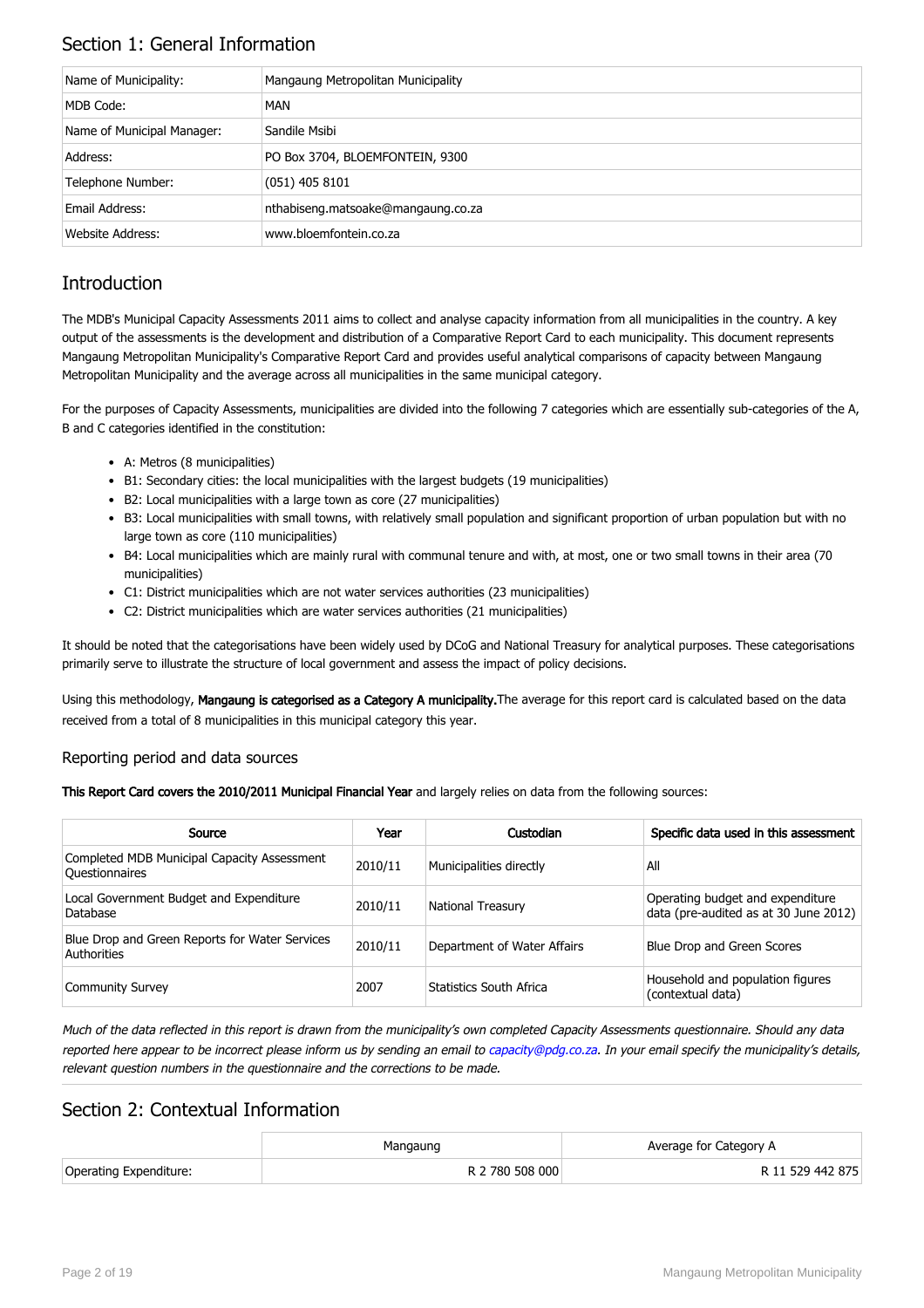## Section 3: Municipal Staffing

## Section 3.1: Staff Employment

|                         | Mangaung      |         | Average for<br>Category A | $100 \%$ -<br>$80% -$ | $32 \%$ | 17 <sup>1</sup> |
|-------------------------|---------------|---------|---------------------------|-----------------------|---------|-----------------|
|                         | <b>Number</b> | Percent | Percent                   |                       |         | 8 <sup>o</sup>  |
| Posts vacant - Unfunded | 1 7 1 7       | 32.1%   | 17.1%                     | $60% -$               | $32 \%$ |                 |
| Posts vacant - Funded   | 1 7 1 7       | 32.1%   | 8.2%                      | 40 % -                |         | 75'             |
| Posts filled            | 1916          | 35.8%   | 74.8%                     | $20% -$               | 36 %    |                 |
| <b>TOTAL</b>            | 5 3 5 0       | 100.0%  | 100.0%                    |                       |         |                 |
|                         |               |         |                           | $0% -$                |         |                 |

Average for Category A Mangaung

|                                                                  | Mangaung | Average for Category A |
|------------------------------------------------------------------|----------|------------------------|
| Total number of staff employed                                   | 3 633    | 12 380                 |
| Ratio of staff employed relative to total number of posts filled | 52.7%    | 106.4%                 |

|                                                           | Mangaung | Average for Category A |
|-----------------------------------------------------------|----------|------------------------|
| Total number of posts in organogram                       | 5 3 5 0  | 17 569                 |
| Funded vacancies as percent of all posts in organogram    | 32.1%    | 64.8%                  |
| Funded vacancies as percent of filled posts in organogram | 89.6%    | 10.8%                  |

### Section 3.2: Staff Exits

|                                                           | Mangaung | Average for Category A |
|-----------------------------------------------------------|----------|------------------------|
| Total number of staff that left during the Financial Year | 258      | 8 3 9 8                |
| Percent of staff that left during the Financial Year      | 7.1%     | 8.5%                   |

|                        |        | Mangaung |         |  |
|------------------------|--------|----------|---------|--|
|                        | Number | Percent  | Percent |  |
| <b>Dismissals</b>      | 10     | 3.9%     | 4.5%    |  |
| Resignations           | 41     | 15.9%    | 17.8%   |  |
| Retirement             | 108    | 41.9%    | 17.8%   |  |
| End of Contract Period | 6      | 2.3%     | 48.0%   |  |
| Other                  | 93     | 36.0%    | 11.8%   |  |
| TOTAL                  | 258    | 100.0%   | 100.0%  |  |



## Section 3.3: Section 57 Staffing

|                                                                                    | Mangaung | Average for Category A |
|------------------------------------------------------------------------------------|----------|------------------------|
| Percent of Section 57 posts filled                                                 | 100.0%   | 79.7%                  |
| Percent of Section 57 posts vacant for more than three months<br>during MFY        | $0.0\%$  | 12.4%                  |
| Percent of Section 57 Managers that have signed performance<br>agreements in place | 100.0%   | 70.3%                  |
| Percent of Section 57 Managers that have signed employment<br>contracts in place   | 100.0%   | 65.5%                  |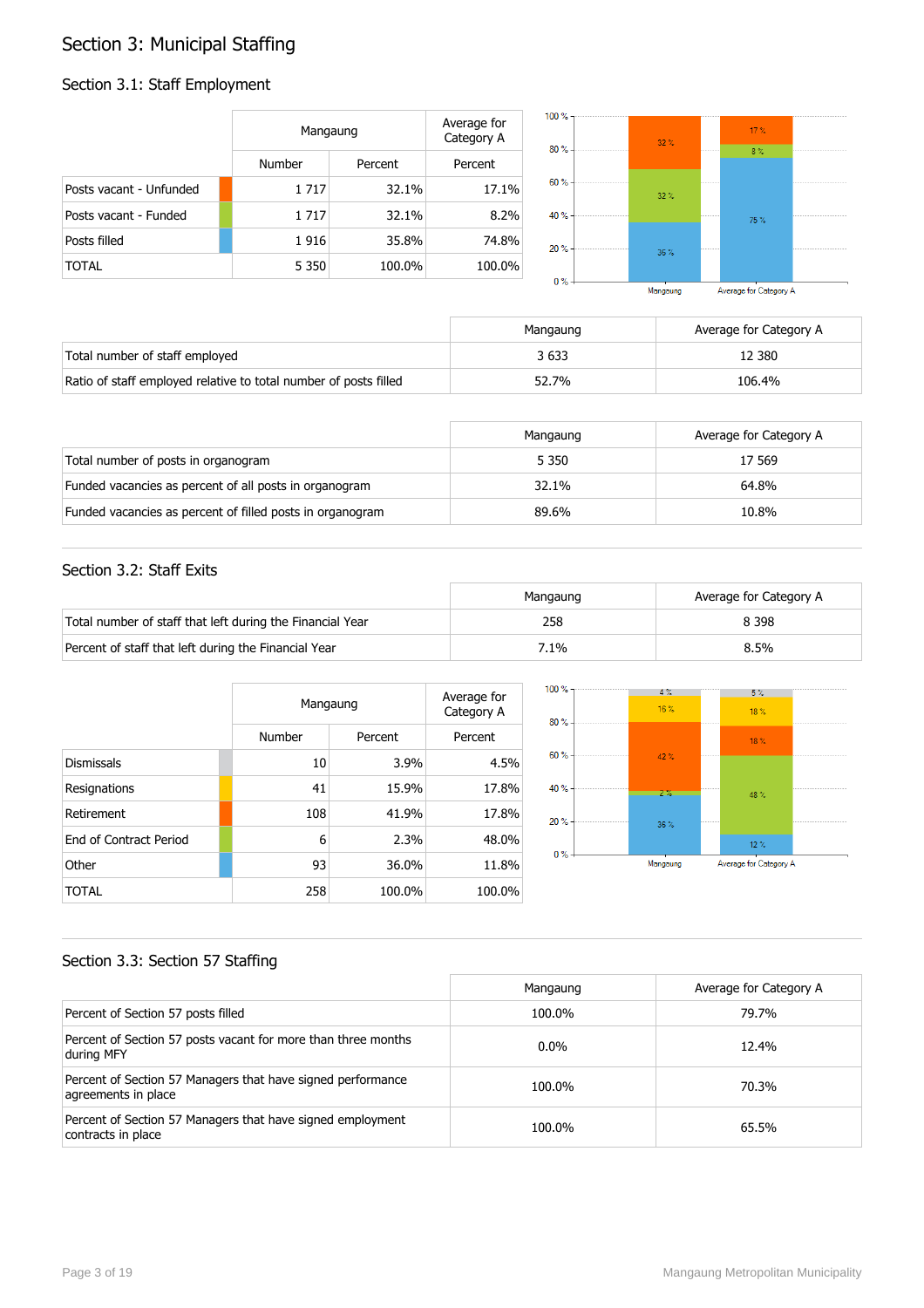#### Section 3.4: Section 57 Exits

|                                                                      | Mangaung | Average for Category A |
|----------------------------------------------------------------------|----------|------------------------|
| Total number of Section 57 staff that left during the Financial Year | No data  |                        |
| Percent of Section 57 Managers that left during the Financial Year   | $0.0\%$  | 7.9%                   |

Section 57 Managers that left due to:

|                        |         | Mangaung |         |  |
|------------------------|---------|----------|---------|--|
|                        | Number  | Percent  | Percent |  |
| <b>Dismissals</b>      | No data | No data  | 4.3%    |  |
| Resignations           | No data | No data  | 56.5%   |  |
| Retirement             | No data | No data  | $0.0\%$ |  |
| End of Contract Period | No data | No data  | 13.0%   |  |
| Other                  | No data | No data  | 26.1%   |  |
| TOTAL                  | No data | No data  | 100.0%  |  |



## Section 3.5: Staffing Skills Profile

|                                                                                        | Mangaung       | Average for Category A |
|----------------------------------------------------------------------------------------|----------------|------------------------|
| Professional staff as percent of total staff *                                         | 2.8%           | 7.3%                   |
| Number of staff: Registered Professional Engineers                                     | 10             | 764                    |
| Number of staff: Technologists                                                         | 9              | 364                    |
| Number of staff: Technicians                                                           | 9              | 1 1 1 9                |
| Number of staff: Registered Planners                                                   | $\overline{2}$ | 250                    |
| Number of staff: Chartered Accountants                                                 | 1              | 168                    |
| Number of staff: Registered with the Institute of Municipal Finance<br><b>Officers</b> | 11             | 473                    |
| Number of staff: Professional staff                                                    | 103            | 7 2 5 3                |
| Number of Registered engineers per 10 000 population                                   | 0.1328         | 0.4106                 |
| Number of Technologists per 10 000 population                                          | 0.1195         | 0.1956                 |
| Number of Technicians per 10 000 population                                            | 0.1195         | 0.6014                 |
| Number of Registered planners per 10 000 population                                    | 0.0266         | 0.1343                 |

\* Defined here as having at least an undergraduate degree from a University or a Technical University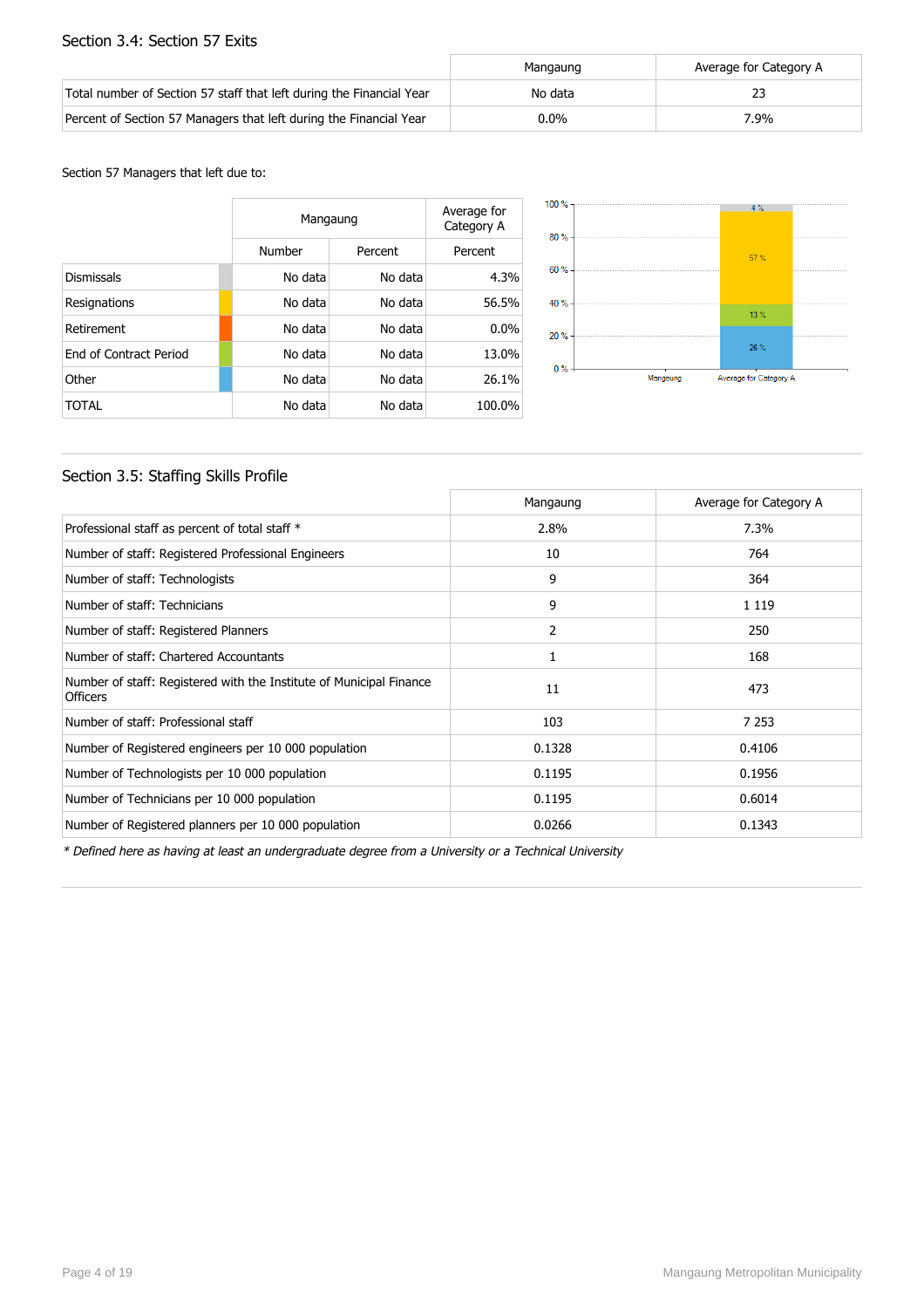# Section 4: Distribution by Function

|                                  | <b>Function Performed</b> | Percent of Staff | Average for<br>Category A | Percent of Operating<br>Expenditure | Average for<br>Category A |
|----------------------------------|---------------------------|------------------|---------------------------|-------------------------------------|---------------------------|
| Governance and Administration    | Yes                       | 23.9%            | 29.6%                     | 25.0%                               | 18.2%                     |
| <b>Water Services</b>            | Yes                       | 8.4%             | 10.2%                     | 17.1%                               | 15.6%                     |
| Electricity and Gas Reticulation | Yes                       | 22.9%            | 8.7%                      | 38.4%                               | 32.3%                     |
| <b>Municipal Transport</b>       | Yes                       | 0.2%             | 1.6%                      | 0.1%                                | 2.8%                      |
| Waste Management                 | Yes                       | 9.9%             | 8.5%                      | 2.7%                                | 4.9%                      |
| Roads and Stormwater Systems     | Yes                       | 0.4%             | 3.5%                      | 5.9%                                | 4.8%                      |
| Community and Social Services    | Yes                       | 11.7%            | 7.9%                      | 3.2%                                | 5.9%                      |
| Planning and Development         | Yes                       | 1.5%             | 1.6%                      | $0.0\%$                             | 0.7%                      |
| <b>Emergency Services</b>        | Yes                       | 6.7%             | 6.8%                      | 1.3%                                | 1.5%                      |
| Municipal Health                 | Yes                       | 1.6%             | 0.7%                      | 0.1%                                | 0.2%                      |
| Primary Health Care              | No                        | N/A              | 4.1%                      | 0.3%                                | 2.4%                      |
| Environmental Management         | Yes                       | 0.2%             | 5.4%                      | 0.3%                                | 0.6%                      |
| Economic Development             | Yes                       | 0.6%             | 0.1%                      | 1.7%                                | 1.9%                      |
| Housing                          | Yes                       | 3.4%             | 2.7%                      | 1.1%                                | 3.3%                      |
| Traffic and Policing             | Yes                       | 8.6%             | 8.7%                      | 2.7%                                | 5.0%                      |
|                                  |                           | 100 %            | 100 %                     | 100 %                               | 100 %                     |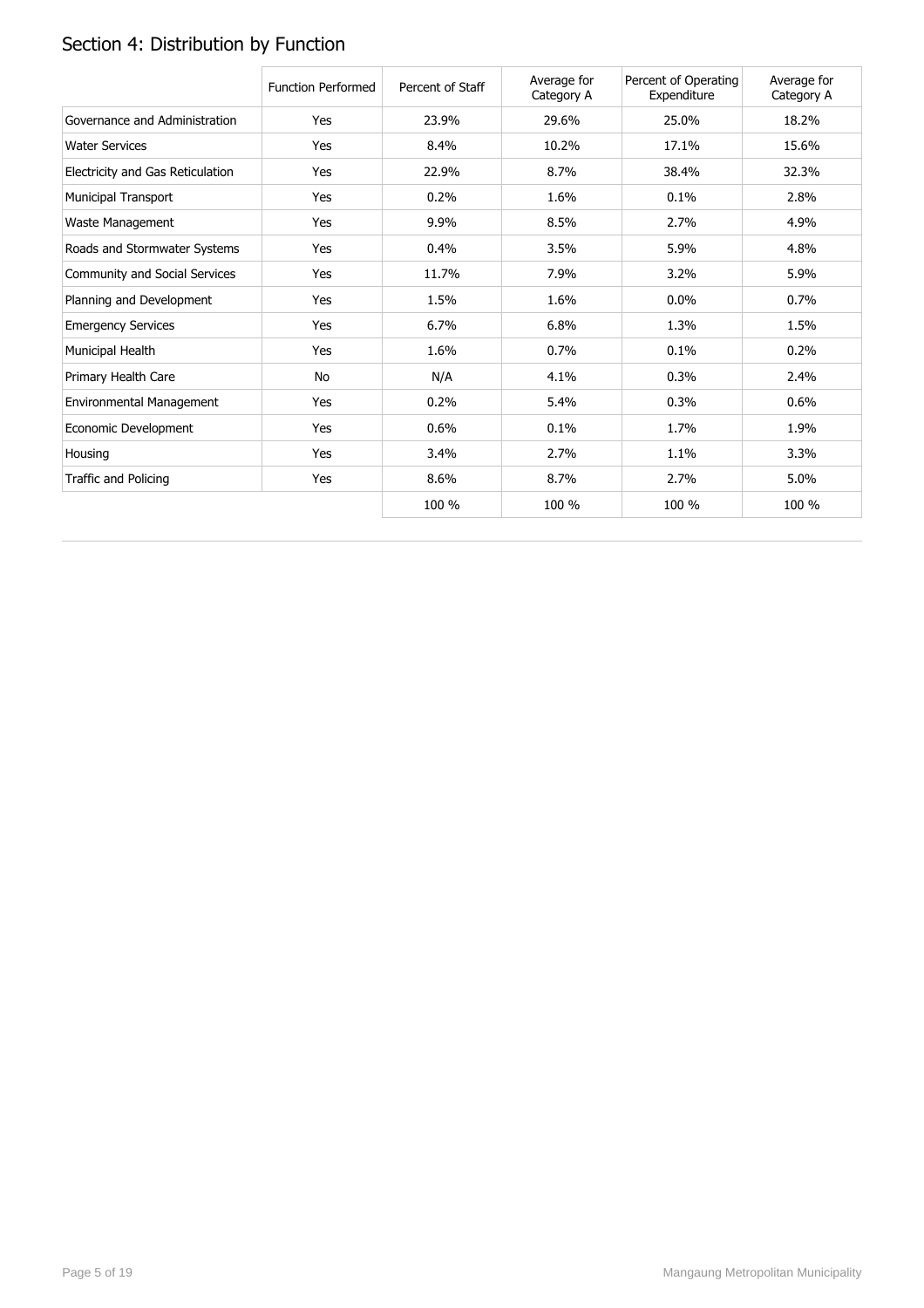## Section 5: Governance and Administration

| Municipality performs this function: |  |
|--------------------------------------|--|
|                                      |  |

### Resources

|                                             | Mangaung    | Average for Category A |
|---------------------------------------------|-------------|------------------------|
| Staff per 10,000 population                 | 7.0925      | 15.0259                |
| Operating Expenditure per 10,000 population | R 9 223 954 | R 9 006 580            |

## Staffing Skills Profile

|                                                                                        | Mangaung | Average for Category A |
|----------------------------------------------------------------------------------------|----------|------------------------|
| Percent of staff that are professional (i.e. have at least an<br>undergraduate degree) | 54.7%    | 10.6%                  |
| Percent of posts vacant                                                                | 50.2%    | 18.1%                  |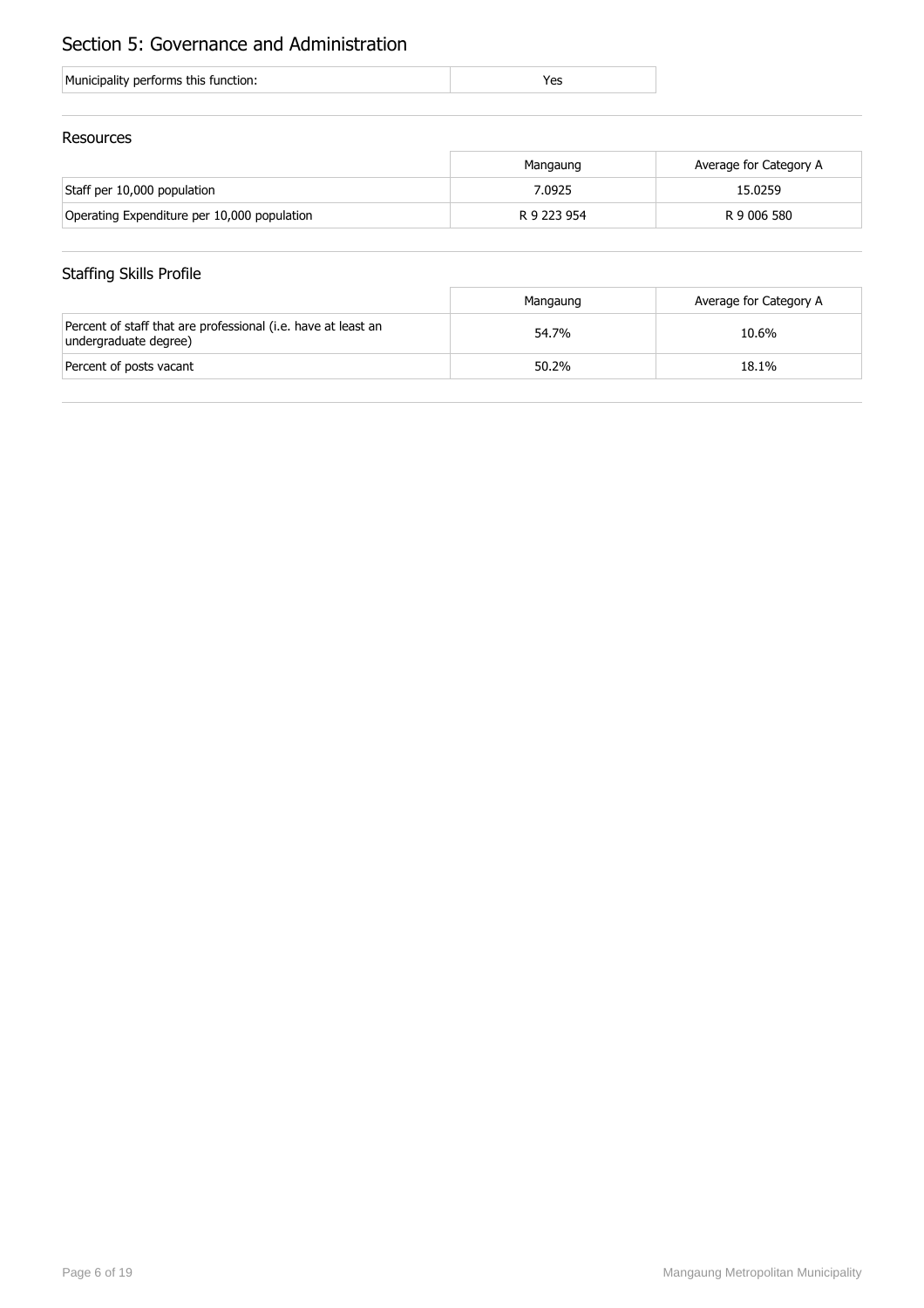## Section 6: Water Services

| Municipality performs this function:      | Yes |
|-------------------------------------------|-----|
| Municipality is water services authority: | Yes |
| Municipality is water services provider:  | Yes |

### Resources

|                                             | Mangaung    | Average for Category A |
|---------------------------------------------|-------------|------------------------|
| Staff per 10,000 population                 | 2.4837      | 5.1738                 |
| Operating Expenditure per 10,000 population | R 6 326 939 | R 7 716 256            |

## Staffing Skills Profile

|                                                                                        | Mangaung | Average for Category A |
|----------------------------------------------------------------------------------------|----------|------------------------|
| Percent of staff that are professional (i.e. have at least an<br>undergraduate degree) | 5.9%     | $2.2\%$                |
| Percent of posts vacant                                                                | 77.0%    | 34.3%                  |
| Number of Registered Professional Engineers                                            | 3        | 9                      |
| Number of Technologists                                                                | 6        | 20                     |
| Number of Technicians                                                                  | 2        | 38                     |
| Number of Registered Professional Engineers per 10,000 population                      | 0.04     | 0.03                   |
| Number of Technologists per 10,000 population                                          | 0.08     | 0.08                   |
| Number of Technicians per 10,000 population                                            | 0.03     | 0.14                   |

|                                                                                          | Mangaung | Average for Category A |
|------------------------------------------------------------------------------------------|----------|------------------------|
| Was the WSDP adopted by Council as at 30 June 2011                                       | Yes      |                        |
| Percent of population with at least basic access to water                                | 94.6%    | 44.4%                  |
| Percent of population with at least basic access to sanitation                           | 94.2%    | 33.9%                  |
| Percent of population provided with water connection for first time in<br>2010/2011      | 0.5%     | 1.8%                   |
| Percent of population provided with sanitation connection for first<br>time in 2010/2011 | 2.7%     | 1.7%                   |
| Non-revenue water                                                                        | 35.9%    | 36.9%                  |
| Real losses                                                                              | 35.9%    | 22.8%                  |
| <b>Blue Drop Score</b>                                                                   | 84.7%    | 93.1%                  |
| Green Drop Score                                                                         | 38.0%    | 77.0%                  |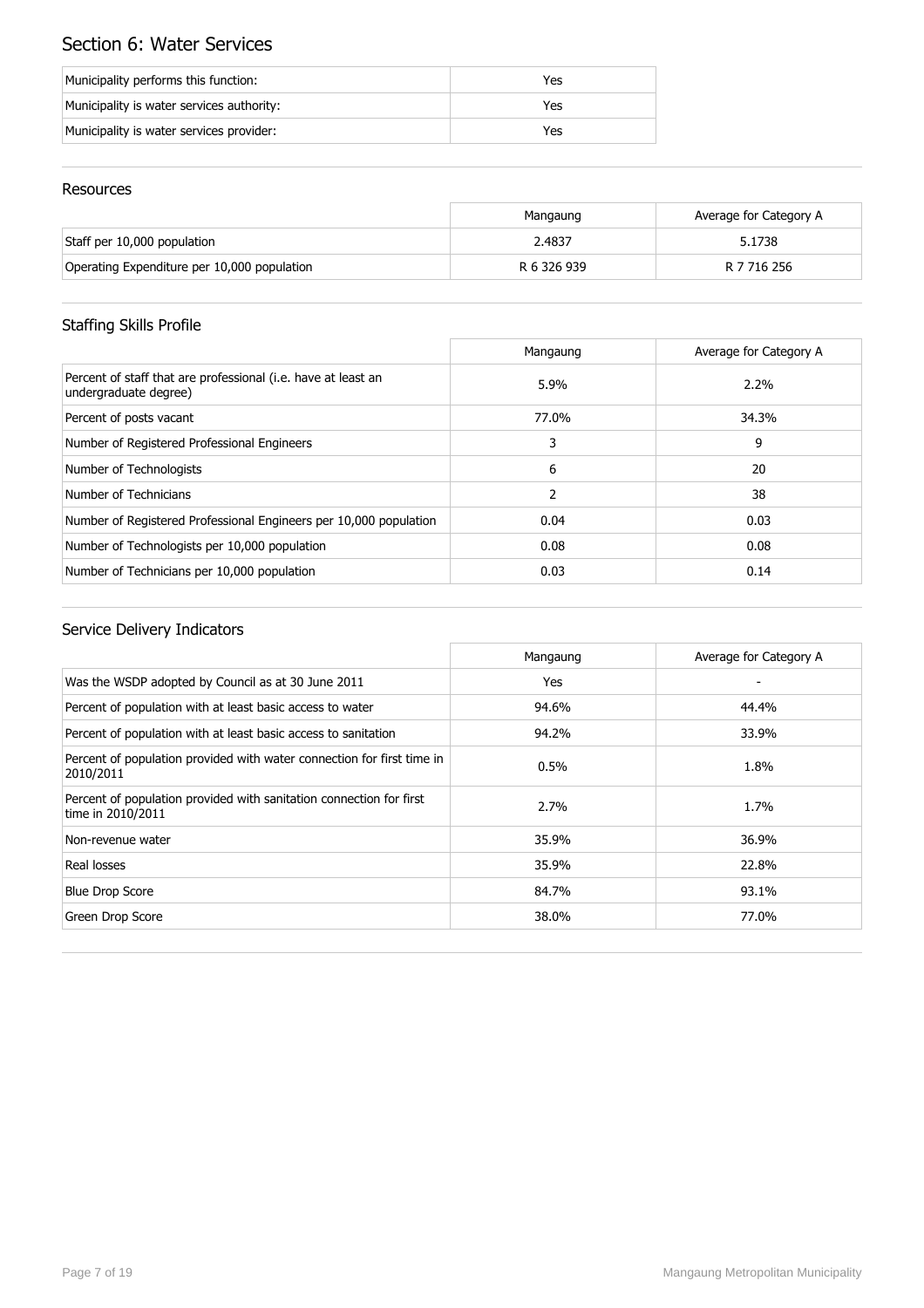## Section 7: Electricity and Gas Reticulation

#### Municipality performs this function:

| Electricity     | Yes |
|-----------------|-----|
| Street lighting | Yes |

### Resources

|                                             | Mangaung     | Average for Category A |
|---------------------------------------------|--------------|------------------------|
| Staff per 10,000 population                 | 6.7870       | 4.3961                 |
| Operating Expenditure per 10,000 population | R 14 190 404 | R 16 015 279           |

## Staffing Skills Profile

|                                                                                        | Mangaung | Average for Category A |
|----------------------------------------------------------------------------------------|----------|------------------------|
| Percent of staff that are professional (i.e. have at least an<br>undergraduate degree) | 2.5%     | 4.4%                   |
| Percent of posts vacant                                                                | 17.8%    | 32.8%                  |
| Number of Registered Professional Engineers                                            |          | 29                     |
| Number of Technologists                                                                |          | 6                      |
| Number of Technicians                                                                  | 28       | 64                     |
| Number of Registered Professional Engineers per 10,000 population                      | 0.01     | 0.13                   |
| Number of Technologists per 10,000 population                                          | 0.01     | 0.03                   |
| Number of Technicians per 10,000 population                                            | 0.37     | 0.28                   |

|                                                                             | Mangaung | Average for Category A |
|-----------------------------------------------------------------------------|----------|------------------------|
| Percent of population that has access to electricity                        | 26.2%    | 31.2%                  |
| Total number of new electricity connection points delivered in<br>2010/2011 | 2 2 0 1  | 5 1 2 7                |
| Metering efficiency for electricity                                         | 93.8%    | $2.0\%$                |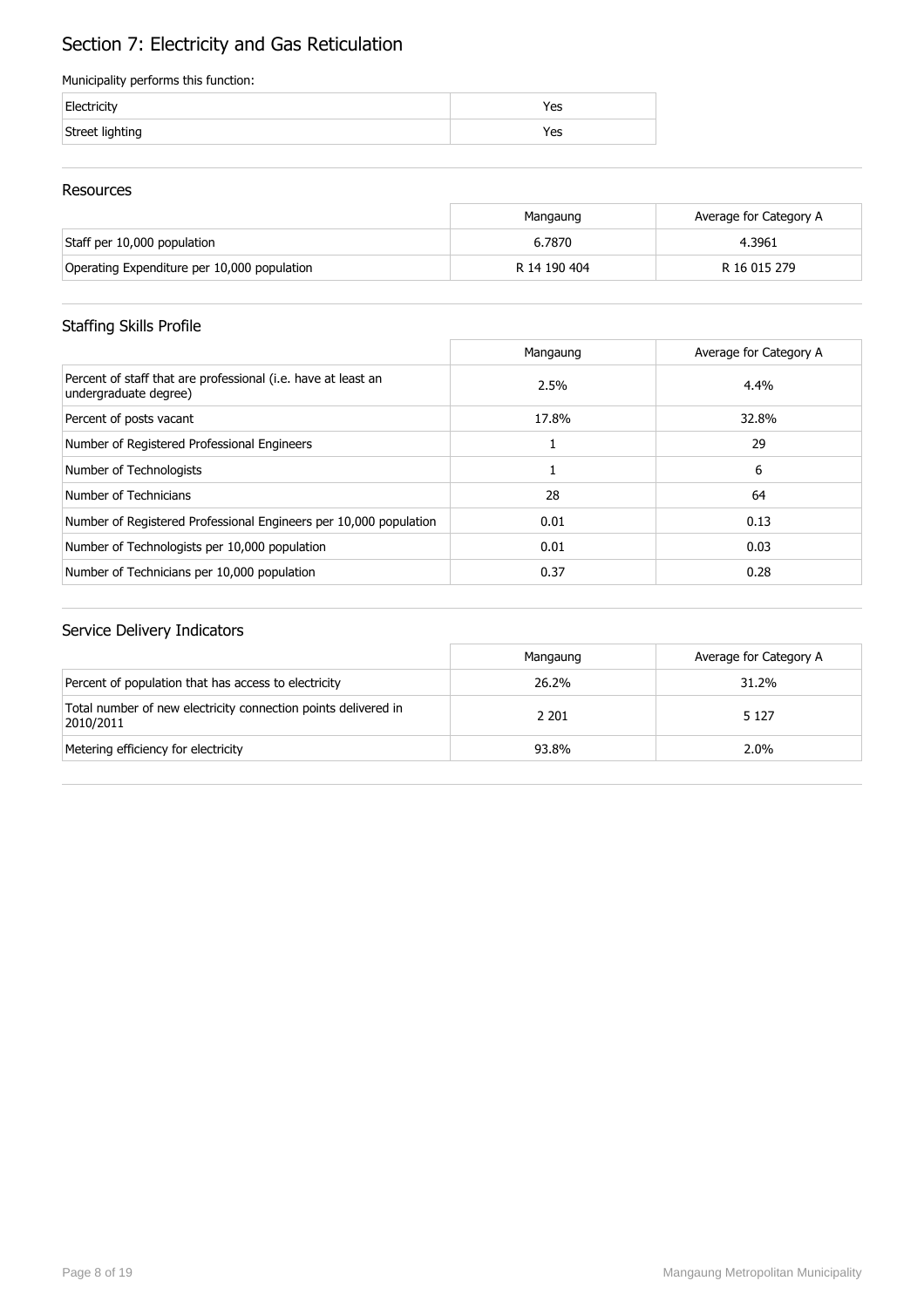# Section 8: Municipal Transport

#### Municipality performs this function:

| Municipal public transport     | Yes |
|--------------------------------|-----|
| Municipal airports             | No  |
| Pontoons, ferries and harbours | No  |

#### Resources

|                                             | Mangaung | Average for Category A |
|---------------------------------------------|----------|------------------------|
| Staff per 10,000 population                 | 0.0664   | 0.8073                 |
| Operating Expenditure per 10,000 population | R 47 602 | R 1 370 145            |

## Staffing Skills Profile

|                                                                                        | Mangaung | Average for Category A |
|----------------------------------------------------------------------------------------|----------|------------------------|
| Percent of staff that are professional (i.e. have at least an<br>undergraduate degree) | 80.0%    | 12.8%                  |
| Is this municipality the transport authority?                                          | Yes      |                        |
| Percent of posts vacant                                                                | $0.0\%$  | 46.0%                  |
| Number of Registered Professional Engineers                                            | 2        | 11                     |
| Number of Technologists                                                                | 0        | 20                     |
| Number of Technicians                                                                  |          | 16                     |
| Number of Registered Planners                                                          |          |                        |
| Number of Registered Professional Engineers per 10,000 population                      | 0.03     | 0.05                   |
| Number of Technologists per 10,000 population                                          | 0.00     | 0.09                   |
| Number of Technicians per 10,000 population                                            | 0.01     | 0.07                   |
| Number of Registered Planners per 10,000 population                                    | 0.01     | 0.00                   |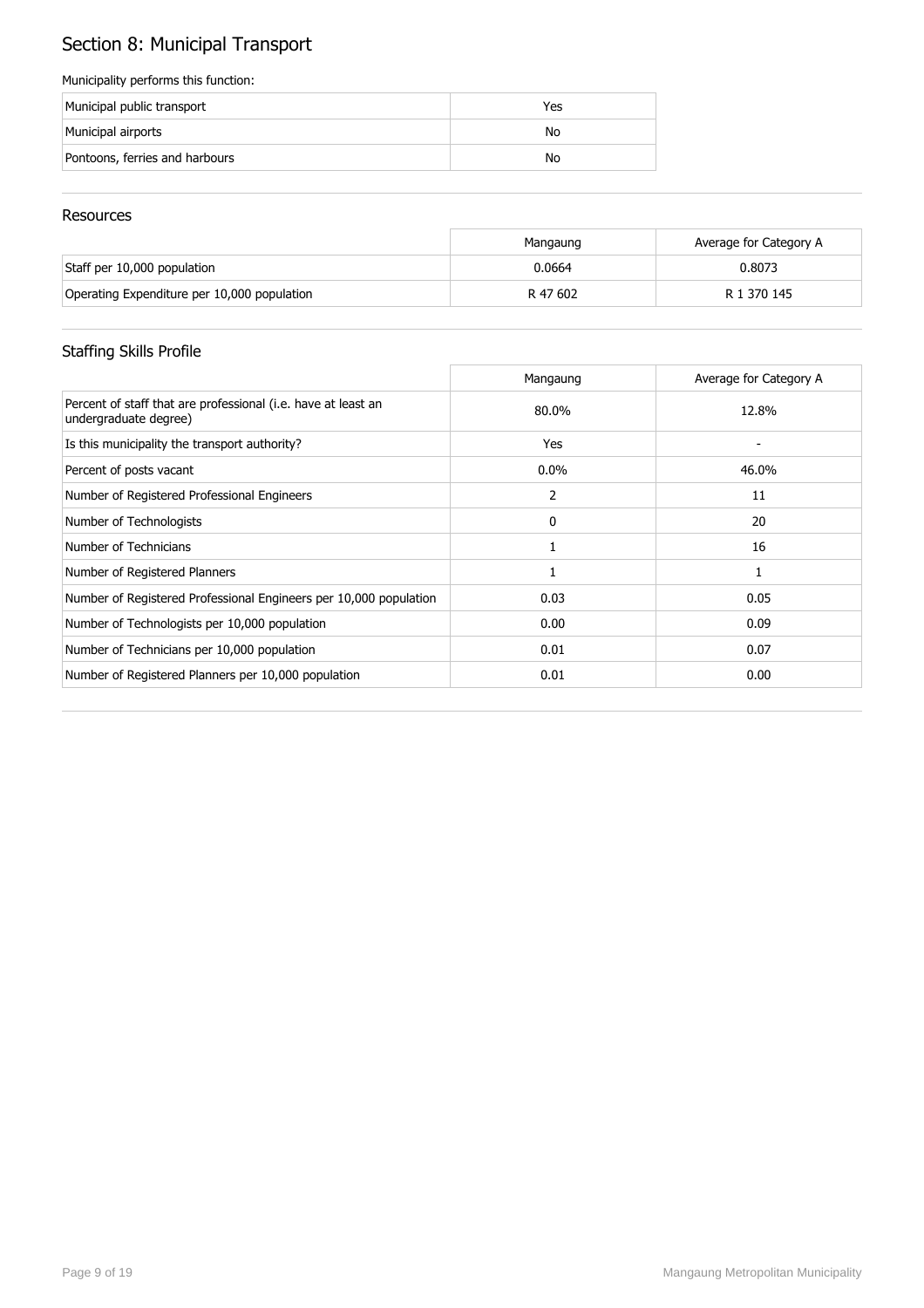## Section 9: Waste Management

#### Municipality performs this function:

| Refuse removal                    | Yes |
|-----------------------------------|-----|
| Refuse dumps/solid waste disposal | Yes |
| Cleansing                         | Yes |

#### Resources

|                                                        | Mangaung    | Average for Category A |
|--------------------------------------------------------|-------------|------------------------|
| Staff per 10,000 population                            | 2.9486      | 4.3015                 |
| Operating Expenditure per 10,000 population            | R 1 004 202 | R 2 412 350            |
| By-laws in place                                       | Yes         | -                      |
| By-laws enforced – urban (yes/no)                      | Yes         | -                      |
| By-laws enforced $-$ rural (yes/no)                    | <b>No</b>   |                        |
| Self-assessment of how well by-laws are being enforced | Poor        |                        |

## Staffing Skills Profile

|                                                                                        | Mangaung | Average for Category A |
|----------------------------------------------------------------------------------------|----------|------------------------|
| Percent of staff that are professional (i.e. have at least an<br>undergraduate degree) | $0.0\%$  | $0.9\%$                |
| Percent of posts vacant                                                                | $0.0\%$  | 13.7%                  |
| Number of Registered Professional Engineers                                            | 0        |                        |
| Number of Technologists                                                                | 0        |                        |
| Number of Technicians                                                                  | 0        |                        |
| Number of Registered Professional Engineers per 10,000 population                      | 0.00     | 0.01                   |
| Number of Technologists per 10,000 population                                          | 0.00     | 0.01                   |
| Number of Technicians per 10,000 population                                            | 0.00     | 0.01                   |

|                                                                                                        | Mangaung | Average for Category A |
|--------------------------------------------------------------------------------------------------------|----------|------------------------|
| Does the municipality have an approved Integrated Waste<br>Management Plan (IWMP)                      | Yes      |                        |
| Percent of of population eligible for weekly kerbside collection that<br>receive this level of service | 100.0%   | 99.5%                  |
| Percent of municipal-owned landfill sites that are registered<br>according to ECA and Waste Act        | 100.0%   | 81.6%                  |
| Percent of waste recycled                                                                              | $0.0\%$  | $5.0\%$                |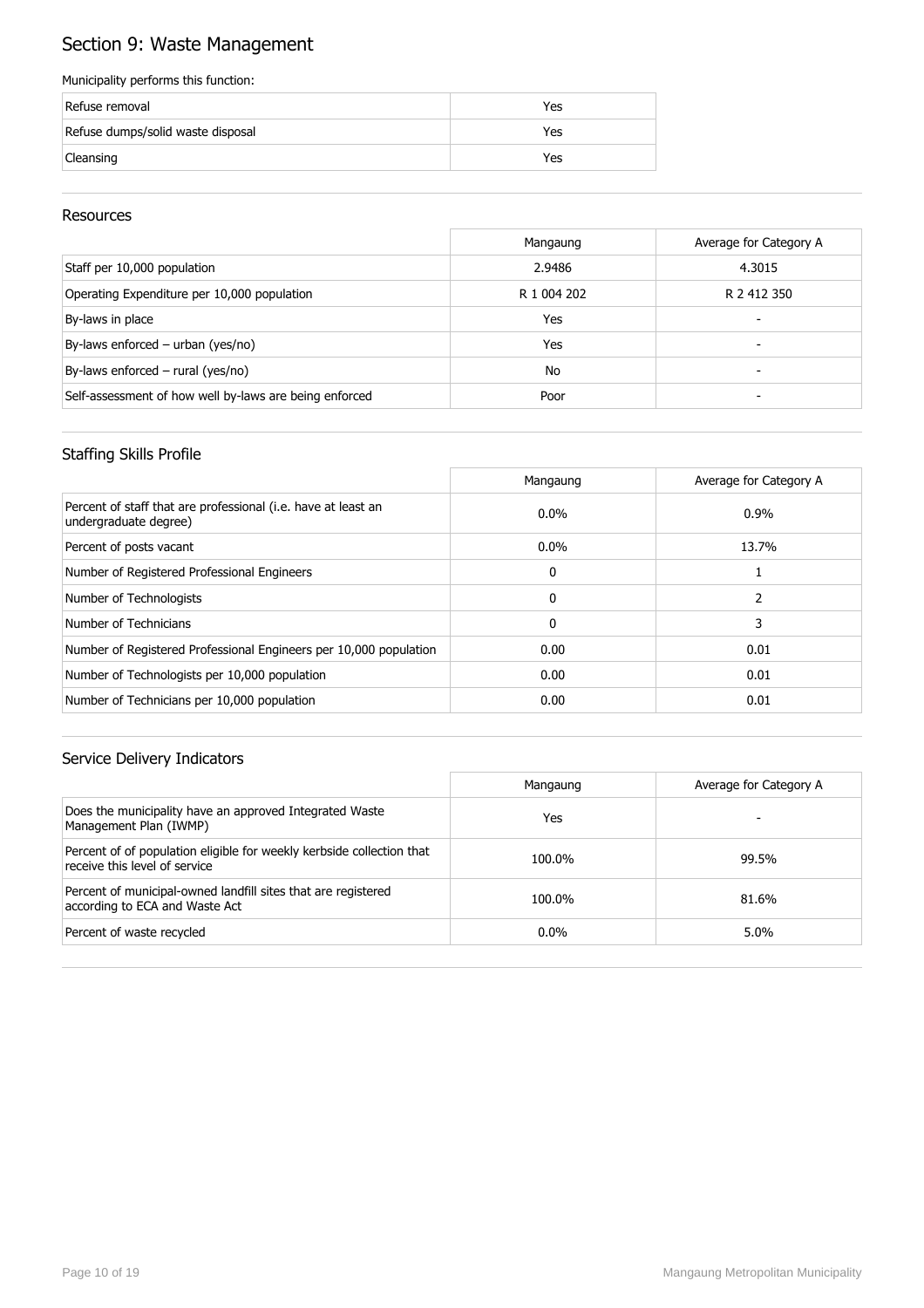## Section 10: Roads and Stormwater Systems

#### Municipality performs this function:

| Municipal roads                        | Yes |
|----------------------------------------|-----|
| Stormwater systems in built-up areas   | Yes |
| Performs the 'District' roads function | No  |

#### Resources

|                                             | Mangaung    | Average for Category A |
|---------------------------------------------|-------------|------------------------|
| Staff per 10,000 population                 | 0.1328      | 1.7814                 |
| Operating Expenditure per 10,000 population | R 2 195 414 | R 2 399 789            |

## Staffing Skills Profile

|                                                                                        | Mangaung     | Average for Category A |
|----------------------------------------------------------------------------------------|--------------|------------------------|
| Percent of staff that are professional (i.e. have at least an<br>undergraduate degree) | 60.0%        | 9.4%                   |
| Percent of posts vacant                                                                | 33.3%        | 27.4%                  |
| Number of Registered Professional Engineers                                            | 2            | 10                     |
| Number of Technologists                                                                | 2            | 34                     |
| Number of Technicians                                                                  | 4            | 21                     |
| Number of Registered Planners                                                          | $\mathbf{0}$ |                        |
| Number of Registered Professional Engineers per 10,000 population                      | 0.03         | 0.04                   |
| Number of Technologists per 10,000 population                                          | 0.03         | 0.13                   |
| Number of Technicians per 10,000 population                                            | 0.05         | 0.08                   |
| Number of Registered Planners per 10,000 population                                    | 0.00         | 0.00                   |

|                                                   | Mangaung | Average for Category A |
|---------------------------------------------------|----------|------------------------|
| Roads conditions for paved roads monitored        | Yes      |                        |
| Percent of paved roads that are very good or good | 74.0%    | 62.4%                  |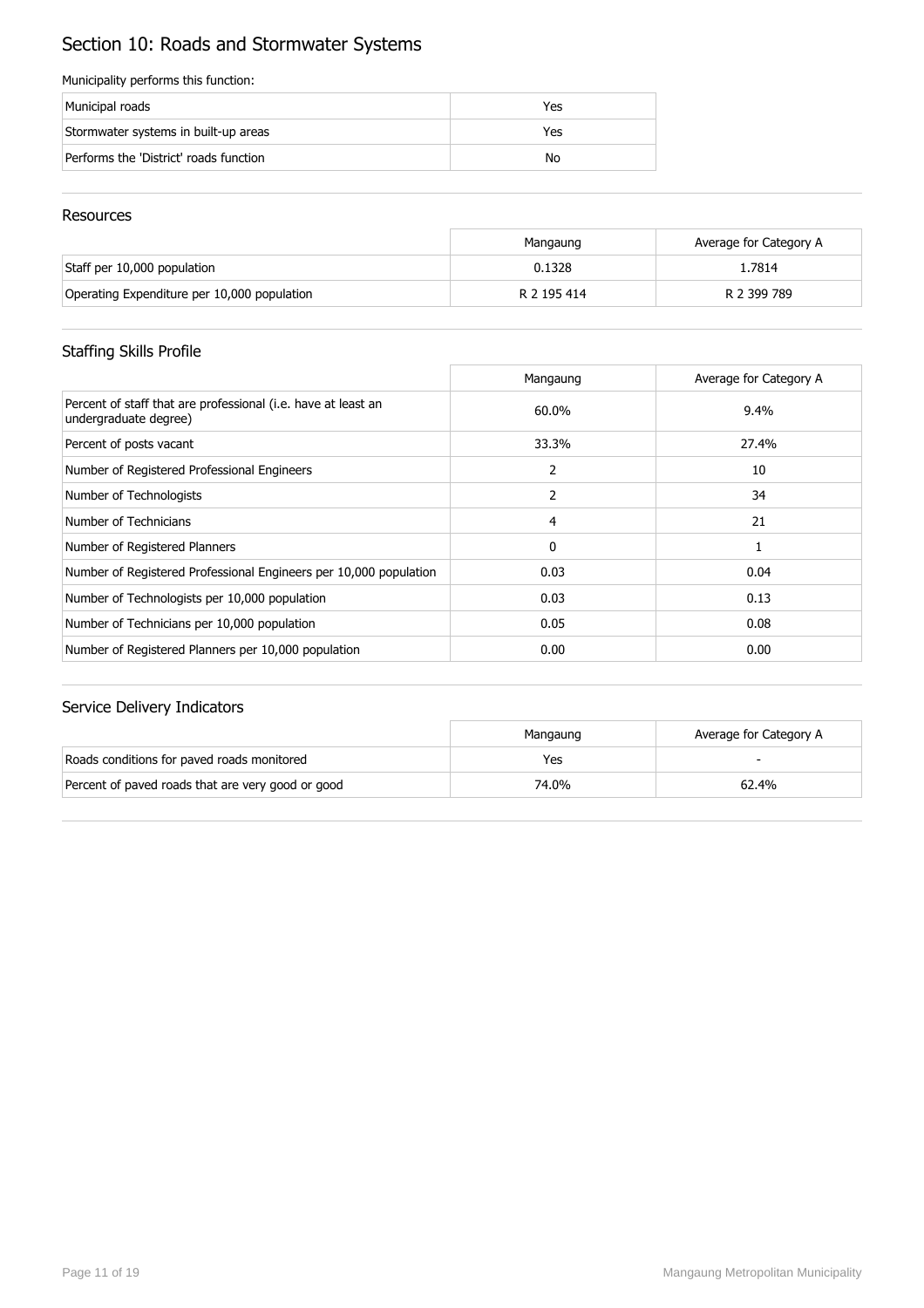## Section 11: Community and Social Services

| Municipality performs this function:        | Regulation & facilitation | Service provision |
|---------------------------------------------|---------------------------|-------------------|
| Beaches and amusement facilities            | No                        | No                |
| Local amenities                             | Yes                       | Yes               |
| Local sports facilities                     | Yes                       | Yes               |
| Municipal parks and recreation              | Yes                       | Yes               |
| Public places                               | Yes                       | Yes               |
| Child care facilities                       | No                        | No                |
| Cemeteries, funeral parlours and crematoria | Yes                       | Yes               |
| Libraries                                   | Yes                       | Yes               |
| <b>Museums</b>                              | Yes                       | No                |

### Resources

|                                             | Mangaung    | Average for Category A |
|---------------------------------------------|-------------|------------------------|
| Staff per 10,000 population                 | 3.4666      | 4.0069                 |
| Operating Expenditure per 10,000 population | R 1 173 161 | R 2 922 553            |

## Staffing Skills Profile

|                                                                                        | Mangaung | Average for Category A |
|----------------------------------------------------------------------------------------|----------|------------------------|
| Percent of staff that are professional (i.e. have at least an<br>undergraduate degree) | 5.4%     | 39.7%                  |
| Percent of posts vacant                                                                | 8.4%     | 20.6%                  |

|                                                   | Mangaung | Average for Category A |
|---------------------------------------------------|----------|------------------------|
| Number of sports facilities per 10,000 population | 2.10     | 1.63                   |
| Total area of all public space                    | No data  | 1 534 km2              |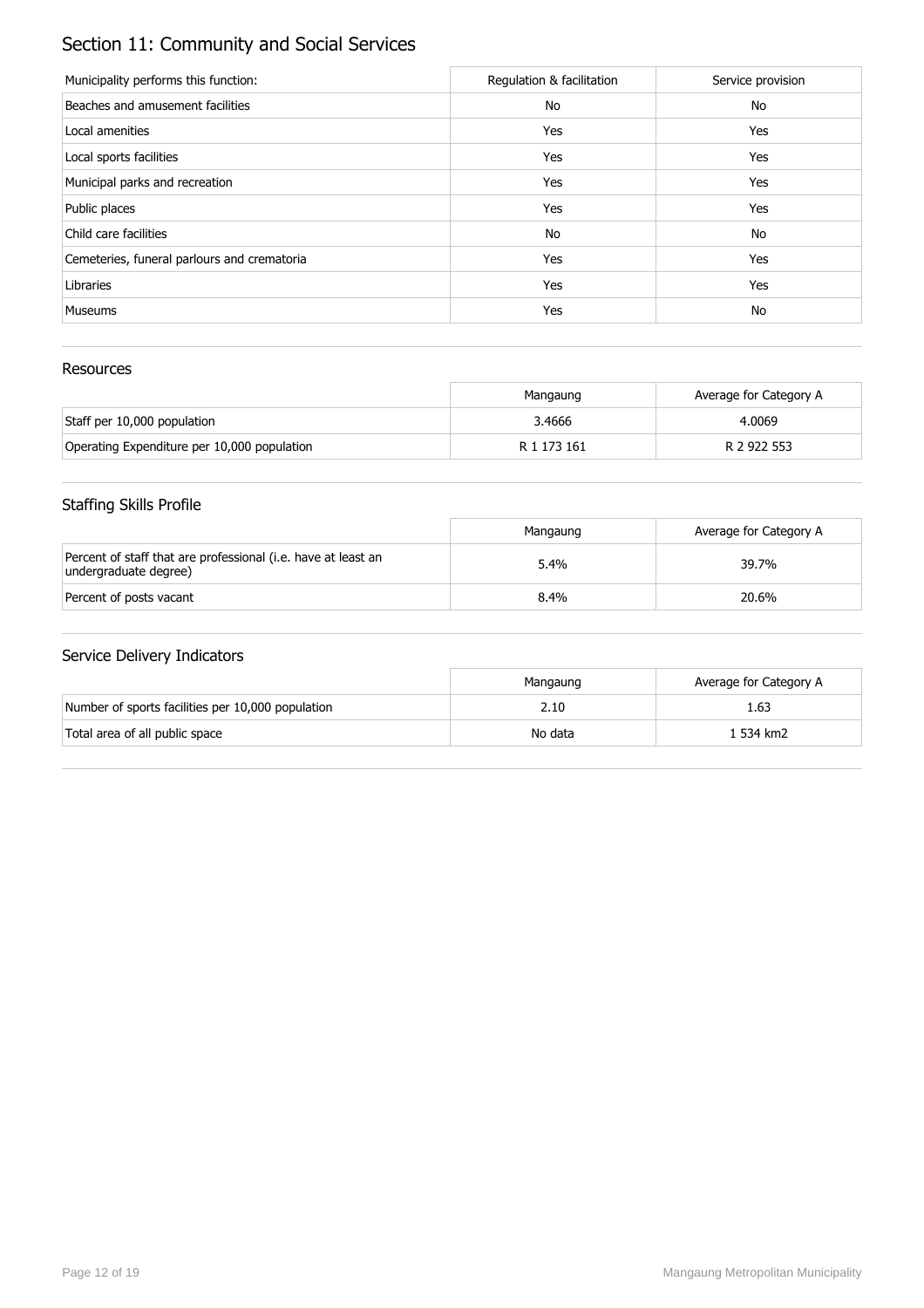# Section 12: Planning and Development

#### Municipality performs this function:

| Municipal planning                            | Yes |
|-----------------------------------------------|-----|
| Building regulations                          | Yes |
| Land-use management                           | Yes |
| Property development (non-municipal property) | No  |

#### **Resources**

|                                             | Mangaung | Average for Category A |
|---------------------------------------------|----------|------------------------|
| Staff per 10,000 population                 | 0.4383   | 0.7917                 |
| Operating Expenditure per 10,000 population | R 0      | R 337 178              |

## Staffing Skills Profile

|                                                                                        | Mangaung | Average for Category A |
|----------------------------------------------------------------------------------------|----------|------------------------|
| Percent of staff that are professional (i.e. have at least an<br>undergraduate degree) | 12.1%    | 28.9%                  |
| Percent of posts vacant                                                                | $0.0\%$  | 26.1%                  |
| Number of Registered Planners                                                          | 6        | 22                     |
| Number of Building Inspectors                                                          | 17       | 33                     |
| Number of Registered Planners per 10,000 population                                    | 0.08     | 0.08                   |
| Number of Building Inspectors per 10,000 population                                    | 0.23     | 0.12                   |

|                                                              | Mangaung | Average for Category A |
|--------------------------------------------------------------|----------|------------------------|
| Percent of building plans submitted that were approved in FY | 79.5%    | 29.3%                  |
| Average time taken to approve building plans (days)          | 30       | 39                     |
| Approved IDP in place                                        | Yes      | -                      |
| Approved SDF in place                                        | Yes      |                        |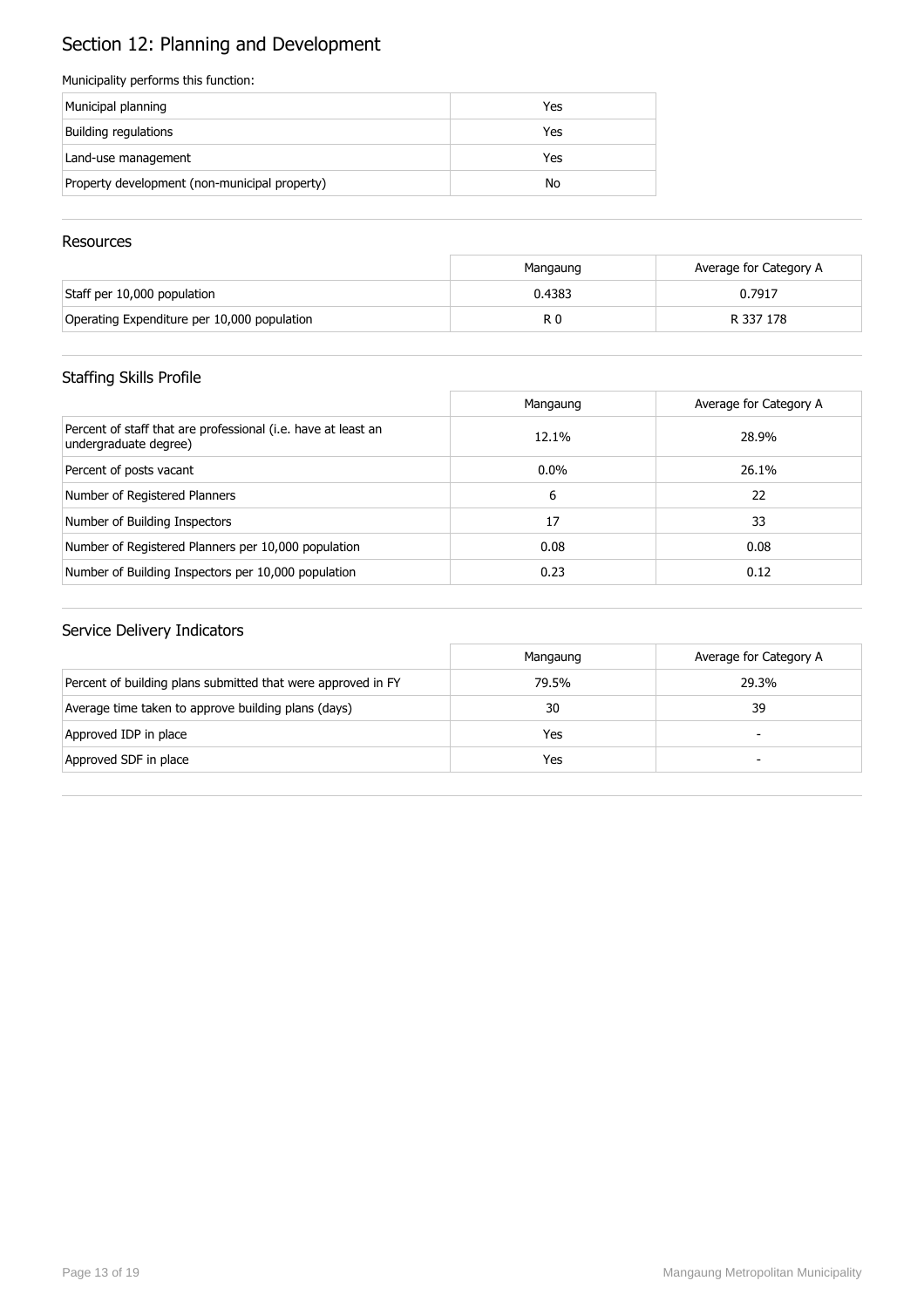## Section 13: Emergency Services

#### Municipality performs this function:

| Fire fighting       | Yes |
|---------------------|-----|
| Rescue services     | Yes |
| Disaster management | Yes |
| Ambulance services  | No  |

#### **Resources**

|                                             | Mangaung  | Average for Category A |
|---------------------------------------------|-----------|------------------------|
| Staff per 10,000 population                 | 1.9790    | 3.4388                 |
| Operating Expenditure per 10,000 population | R 463 869 | R 756 467              |

## Staffing Skills Profile

|                                                                                        | Mangaung       | Average for Category A |
|----------------------------------------------------------------------------------------|----------------|------------------------|
| Percent of staff that are professional (i.e. have at least an<br>undergraduate degree) | 13.4%          | 11.9%                  |
| Percent of posts vacant                                                                | 30.4%          | 23.3%                  |
| Number of firefighters                                                                 | 92             | 666                    |
| Number of fire trucks and specialised emergency vehicles                               | 13             | 70                     |
| Number of fire stations                                                                | 5              | 18                     |
| Number of ambulances                                                                   | Not applicable | 58                     |
| Number of firefighters per 10,000 population                                           | 1.22           | 2.86                   |
| Number of fire trucks and specialised emergency vehicles per 10,000<br>population      | 0.17           | 0.30                   |
| Number of fire stations per 10,000 population                                          | 0.07           | 0.08                   |
| Number of ambulances per 10,000 population                                             | Not applicable | 0.09                   |

|                                                             | Mangaung | Average for Category A |
|-------------------------------------------------------------|----------|------------------------|
| Percent of fire service calls responded to within 7 minutes | 95.0%    | 66.1%                  |
| Approved Disaster Management Plan                           | Yes      |                        |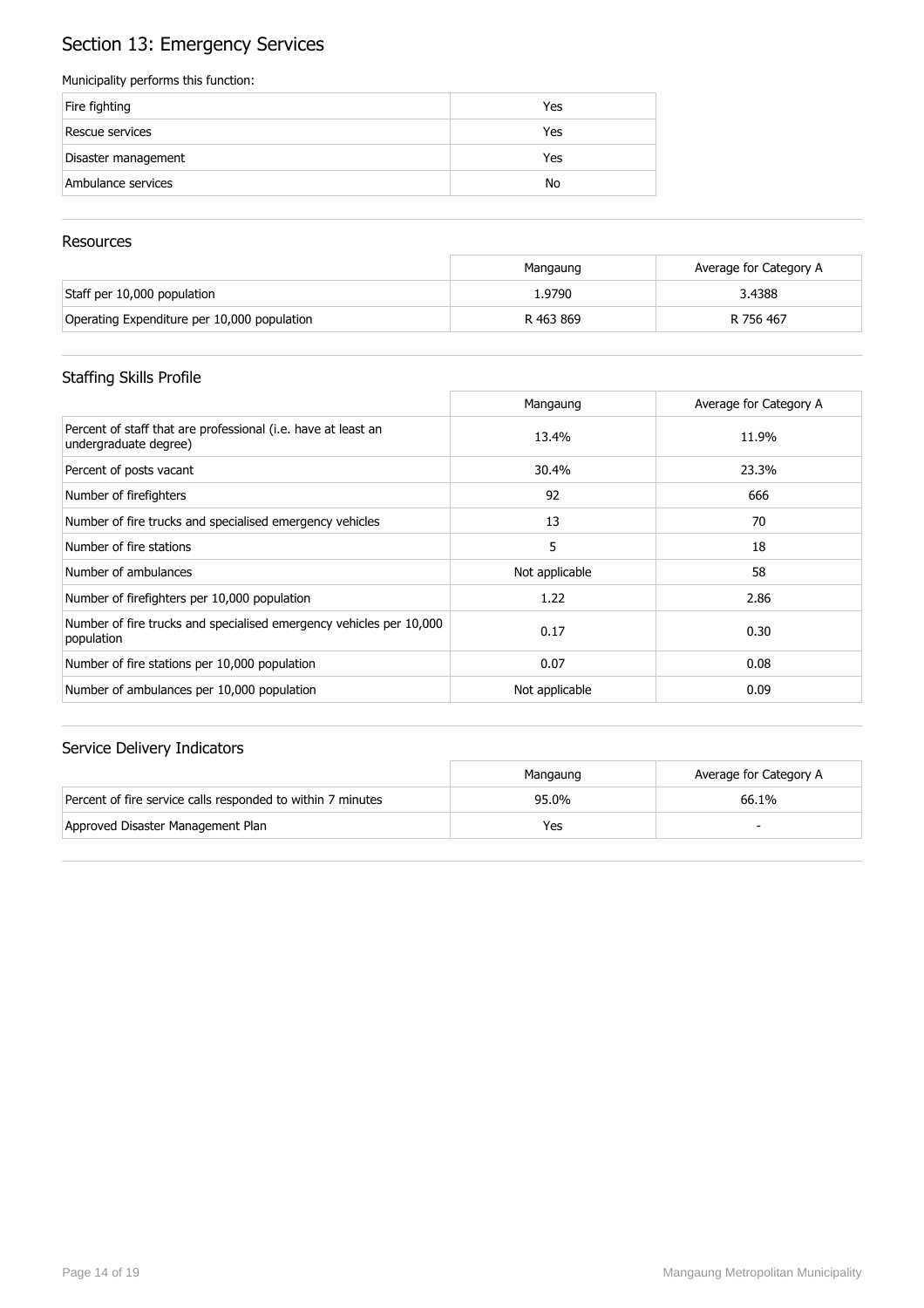## Section 14: Municipal Health

| Municipality performs this function:                               | Regulation & facilitation | Service provision |
|--------------------------------------------------------------------|---------------------------|-------------------|
| Municipal health                                                   | Yes                       | Yes               |
| Licensing and control of undertakings that sell food to the public | Yes                       | Yes               |
| Noise pollution                                                    | Yes                       | Yes               |
| Pounds                                                             | No                        | No                |
| Accommodation, care and burial of animals                          | No                        | No                |
| Licensing of dogs                                                  | No                        | No                |

## Resources

|                                             | Mangaung | Average for Category A |
|---------------------------------------------|----------|------------------------|
| Staff per 10,000 population                 | 0.4781   | 0.3494                 |
| Operating Expenditure per 10,000 population | R 49 448 | R 80 668               |

## Staffing Skills Profile

|                         | Mangaung | Average for Category A |
|-------------------------|----------|------------------------|
| Percent of posts vacant | 29.4%    | 35.1%                  |

|                                                                                   | Mangaung | Average for Category A |
|-----------------------------------------------------------------------------------|----------|------------------------|
| Percent of licensed food handling facilities that were inspected during<br>the FY | 93.7%    | 132.7%                 |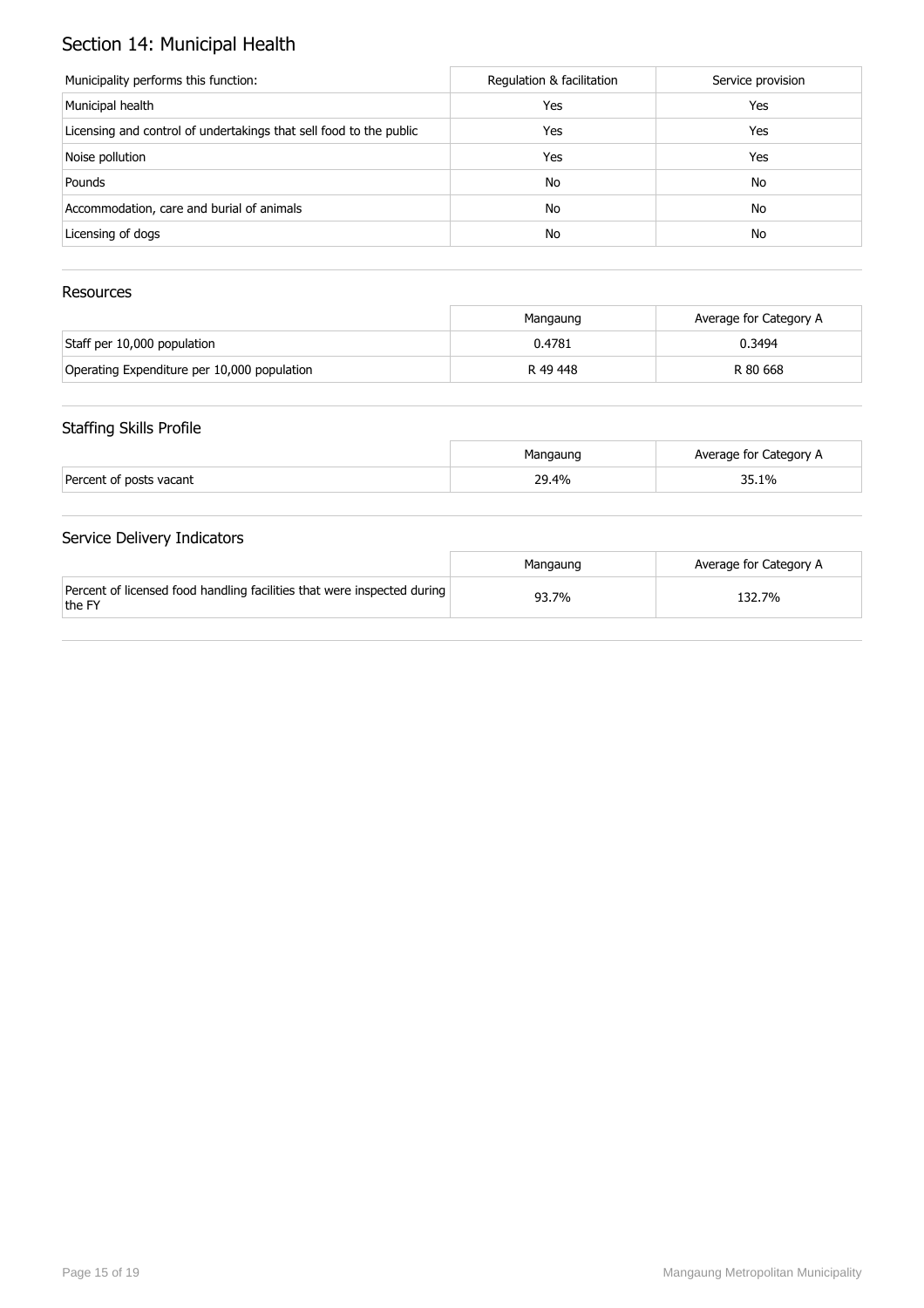## Section 16: Environmental Management

#### Municipality performs this function:

| Environmental planning       | Yes |
|------------------------------|-----|
| Bio-diversity management     | Yes |
| Climate change interventions | Yes |
| Alternative energy planning  | No  |
| Air pollution                | Yes |

## Resources

|                                             | Mangaung  | Average for Category A |
|---------------------------------------------|-----------|------------------------|
| Staff per 10,000 population                 | 0.0664    | 2.7267                 |
| Operating Expenditure per 10,000 population | R 117 000 | R 317 275              |

## Staffing Skills Profile

|                                                                                        | Mangaung | Average for Category A |
|----------------------------------------------------------------------------------------|----------|------------------------|
| Percent of staff that are professional (i.e. have at least an<br>undergraduate degree) | 100.0%   | 1.5%                   |
| Percent of posts vacant                                                                | 58.3%    | 26.2%                  |

|                                           | Mangaung | Average for Category A |
|-------------------------------------------|----------|------------------------|
| By-laws in place                          | No       |                        |
| Self-assessment of enforcement of by-laws | No data  |                        |
| Approved Environmetal Management Plan     | Yes      |                        |
| Number of air quality monitoring stations |          |                        |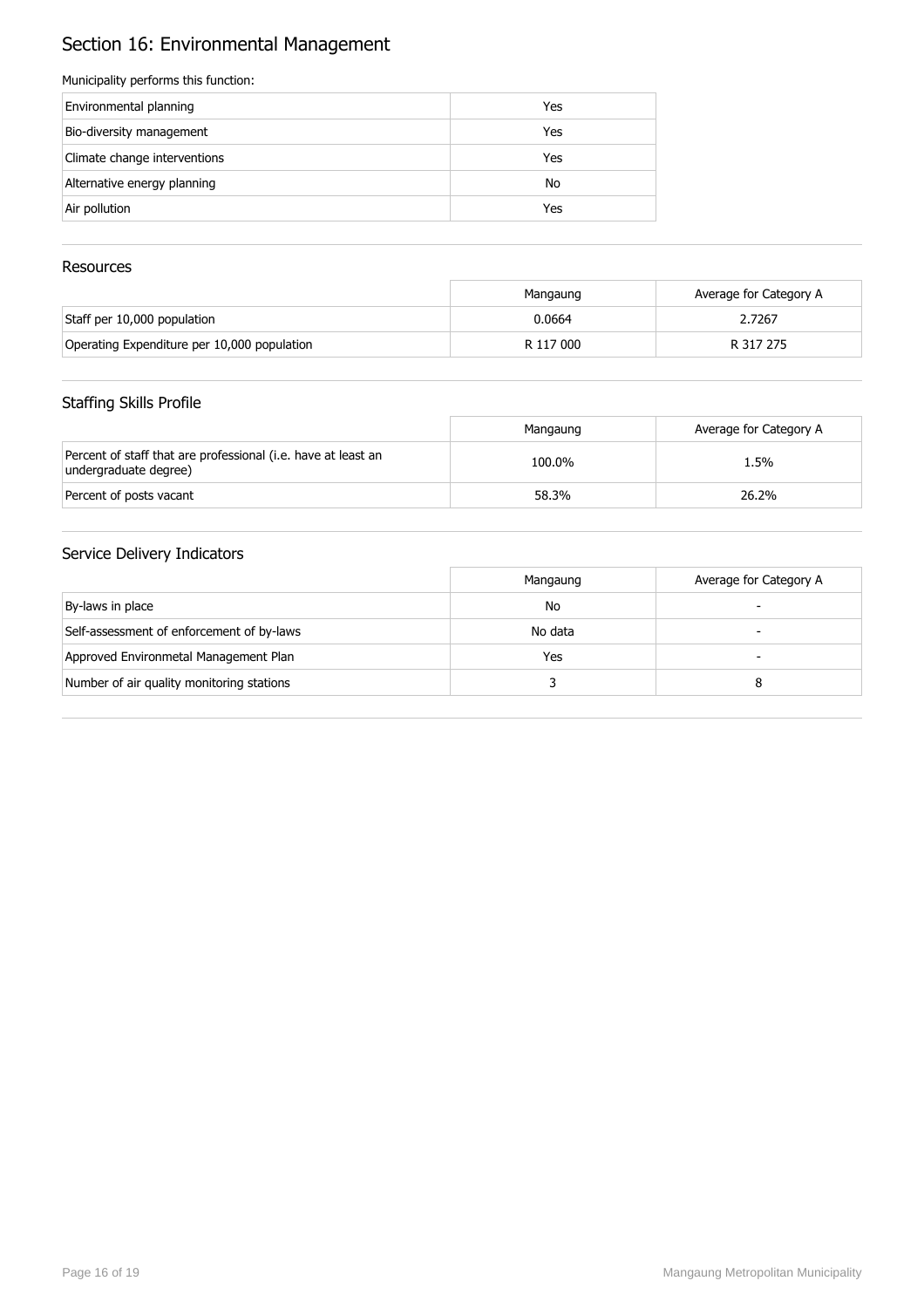# Section 17: Economic Development

| Municipality performs this function:                          | Regulation & facilitation | Service provision |
|---------------------------------------------------------------|---------------------------|-------------------|
| Local tourism                                                 | Yes                       | No                |
| Markets                                                       | Yes                       | No                |
| Abattoirs                                                     | Yes                       | No                |
| Trading regulations                                           | Yes                       | No                |
| Street trading                                                | Yes                       | No                |
| Billboards and the display of advertisements in public places | Yes                       | No                |
| Fences and fences                                             | Yes                       | No                |
| Control of undertakings that sell liquor to the public        | Yes                       | No                |
| Local economic development                                    | No                        | Yes               |

## Resources

|                                             | Mangaung  | Average for Category A |
|---------------------------------------------|-----------|------------------------|
| Staff per 10,000 population                 | 0.1727    | 0.0634                 |
| Operating Expenditure per 10,000 population | R 628 007 | R 928 232              |

## Staffing Skills Profile

|                                                                                        | Mangaung | Average for Category A |
|----------------------------------------------------------------------------------------|----------|------------------------|
| Percent of staff that are professional (i.e. have at least an<br>undergraduate degree) | 15.4%    | 57.6%                  |
| Percent of posts vacant                                                                | 40.9%    | 26.3%                  |

|                                           | Mangaung | Average for Category A |
|-------------------------------------------|----------|------------------------|
| By-laws in place                          | Yes      |                        |
| Self-assessment of enforcement of by-laws | Good     |                        |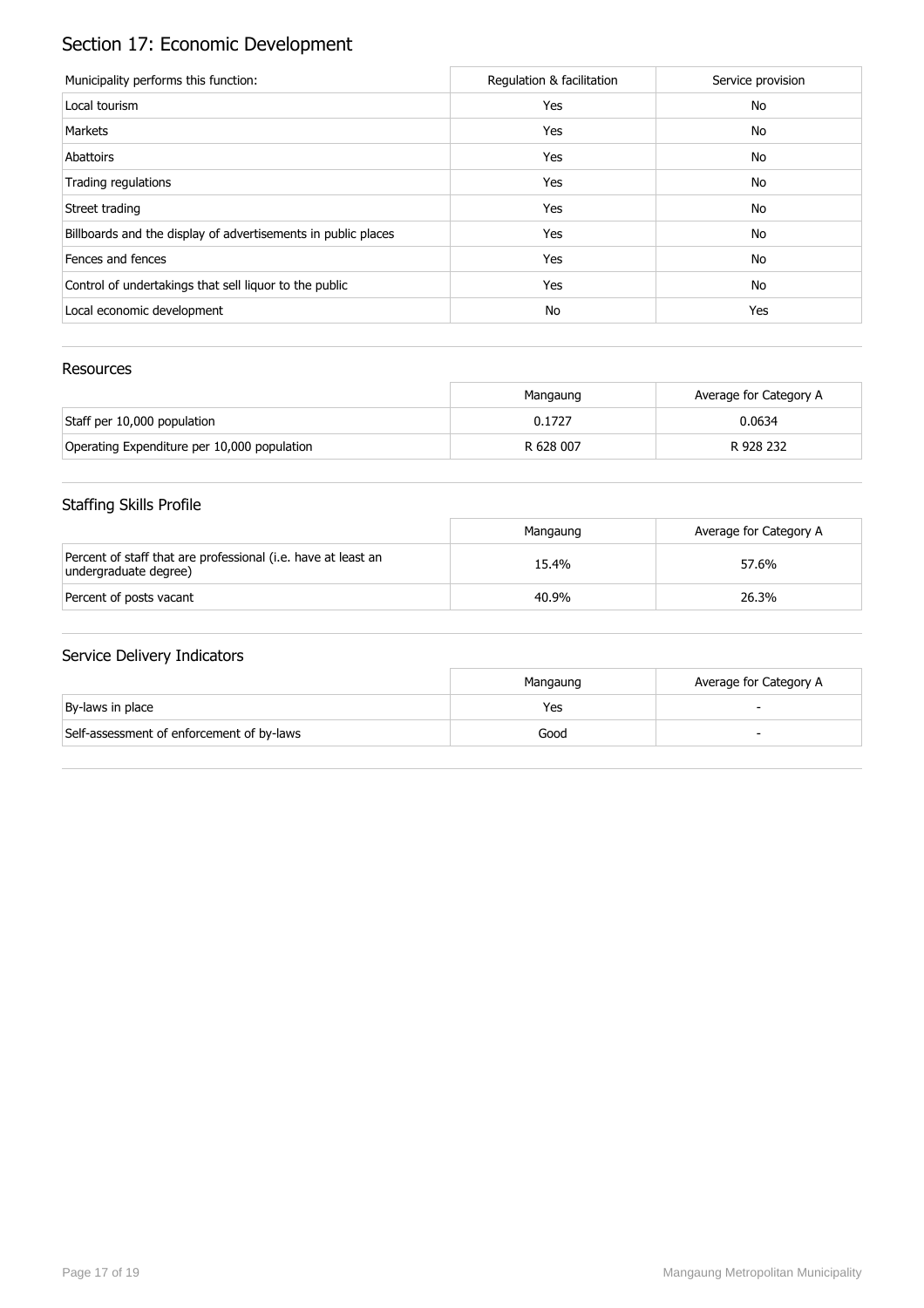## Section 18: Housing

#### Municipality performs this function:

| Housing facilitation (managing developers, housing lists etc) | Yes |
|---------------------------------------------------------------|-----|
| Acting as developer of housing projects                       | Yes |
| Landlord (owning and managing housing stock)                  | Yes |

#### Resources

|                                             | Mangaung  | Average for Category A |
|---------------------------------------------|-----------|------------------------|
| Staff per 10,000 population                 | 0.9961    | 1.3453                 |
| Operating Expenditure per 10,000 population | R 418 113 | R 1 631 799            |

## Staffing Skills Profile

|                                                                                        | Mangaung | Average for Category A |
|----------------------------------------------------------------------------------------|----------|------------------------|
| Percent of staff that are professional (i.e. have at least an<br>undergraduate degree) | 12.0%    | 22.2%                  |
| Percent of posts vacant                                                                | $0.0\%$  | 25.5%                  |

|                                                                                                                 | Mangaung | Average for Category A |
|-----------------------------------------------------------------------------------------------------------------|----------|------------------------|
| Approved housing plan in place                                                                                  | No       |                        |
| Estimated servicing backlog (percent of people who do not have<br>access to a formal serviced site              | 7.0%     | 39.6%                  |
| Estimated housing top-structure backlog (percent of people who do<br>not have access to a formal top structure) | $9.0\%$  | 45.3%                  |
| Number of serviced sites handed over to low income beneficiaries in<br>FY                                       | 5 1 4 6  | 8 1 5 0                |
| Number of top structure handed over to low income beneficiaries in<br>FY                                        | 1 700    | 9 4 0 9                |